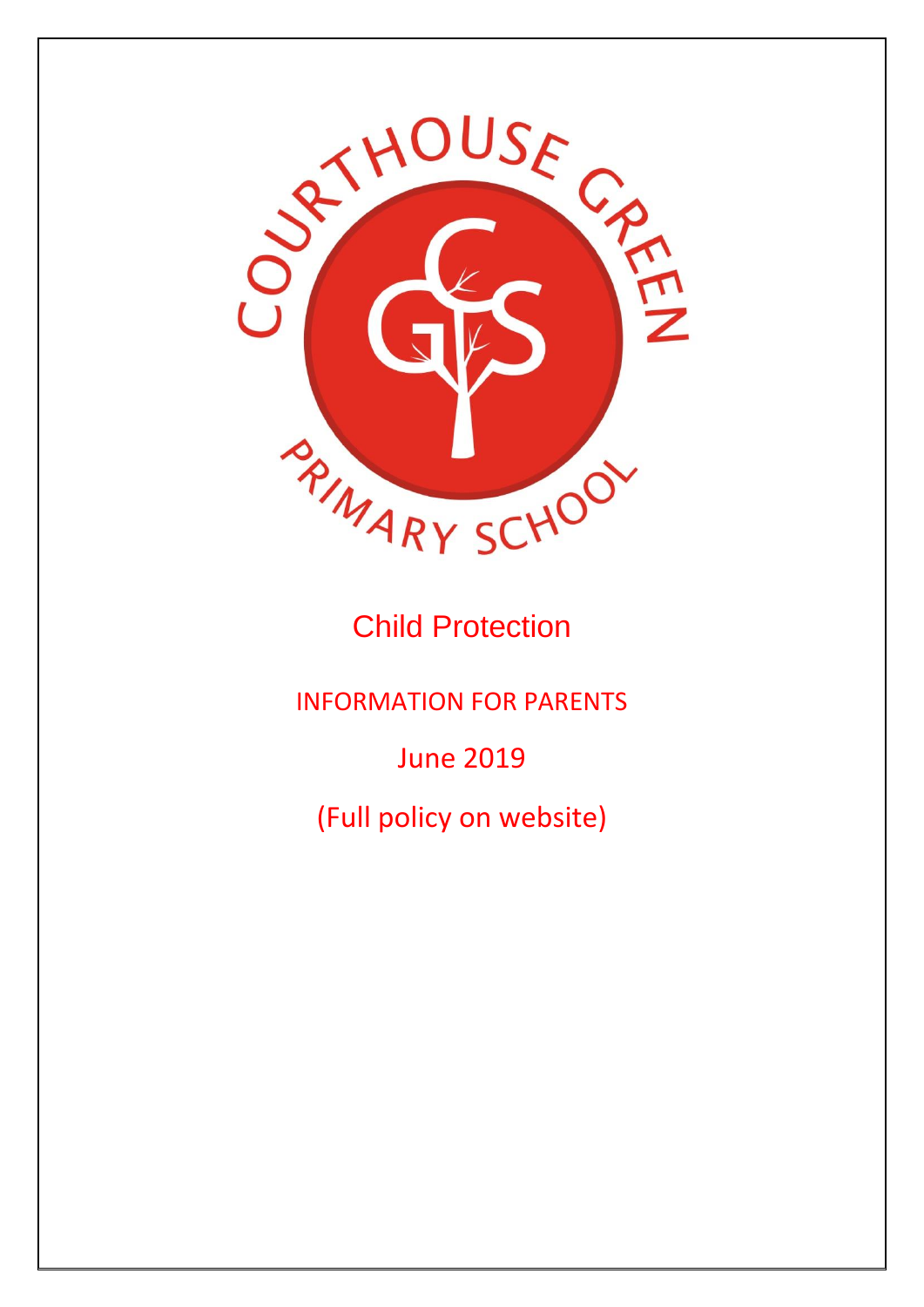## **'Safeguarding is everyone's responsibility' The Children Act 2004**

#### **At Courthouse Green we take seriously our responsibility to ensure that the wellbeing of our children is at the heart of our child protection policy.**

#### **Purpose of the Policy –**

- Courthouse Green Primary School (CGPS) fully recognises its responsibilities for safeguarding children (child protection).
- Our policy applies to all staff, governors, trainees and volunteers working in the school.
- We ensure that all of our staff are thoroughly checked in line with government requirements before starting work with us. This includes our trainees and volunteers. We also make sure that all staff are aware of what they should do if they feel they need to report inappropriate behaviour by another adult in school.
- We make sure that we raise awareness of child protection issues and equip our children with the skills needed to keep them safe.
- We have secure procedures for identifying and reporting cases, or suspected cases, of abuse
- We support all of our children who have suffered any type of abuse in accordance with his/her agreed child protection plan
- We establish a safe environment in which children can learn and develop.

We recognise that because of the day to day contact with children, school staff are well placed to observe the outward signs of abuse. We will always try to discuss our concerns with parents and external agencies before drawing any conclusions and will always be open and honest with everyone involved. However, in some cases we are advised by social care not to speak to parents about allegations made by a child. There is nothing that we can do to go against this advice as it is deemed to be what is in the best interest of the child.

We use the following to ensure that we are able to safeguard your children effectively:

- The Children Act 1989 & 2004
- The Education Act 2002 (section 175)
- The Education (Pupil Information) (England) Regulations 2005
- Safeguarding Children and Safer Recruitment in Education (DfES, 2006)
- Dealing with Allegations of Abuse Against Teachers and Other Staff (DfE, 2011)
- Working Together to Safeguard Children (DfE, 2018)
- Keeping Children Safe In Education (DfE 2018)
- Procedures set out by the Coventry Safeguarding Children Board.

#### **Staff:**

Our Pastoral Support Manager – Kate Halfpenny is our Designated Safeguarding Lead. The Headteacher - Sarah Malam, Harriet Owen – Learning Mentor and our SENCo – Claire Jones are our Deputy Designated Safeguarding Leads. Kate Halfpenny works with various agencies to implement support plans for our families and keeps track of our reporting systems. These four members of staff take part in additional safeguarding training every two years – Working Together to Safeguard Children with the Coventry Safeguarding Board. Justine McKim is our governor responsible for overseeing safeguarding at the school and she also undertakes additional training for this role.

All of our staff are trained in Safeguarding and the procedures relevant to CGPS. This training takes place every year during one of our teacher training days. In addition to this, our Intervention Team – 4x Learning Mentors; Jenny Tegerdine (Deputy Head); Claire Jones (Assistant Headteacher) and Kate Halfpenny (Pastoral Support Manager) participate in other areas of training that enable us to work with parents, children and external agencies with the breadth of knowledge and understanding that is required.

Any new member of staff receives training on arrival and regular updates are given to all staff and appropriate governors throughout the year.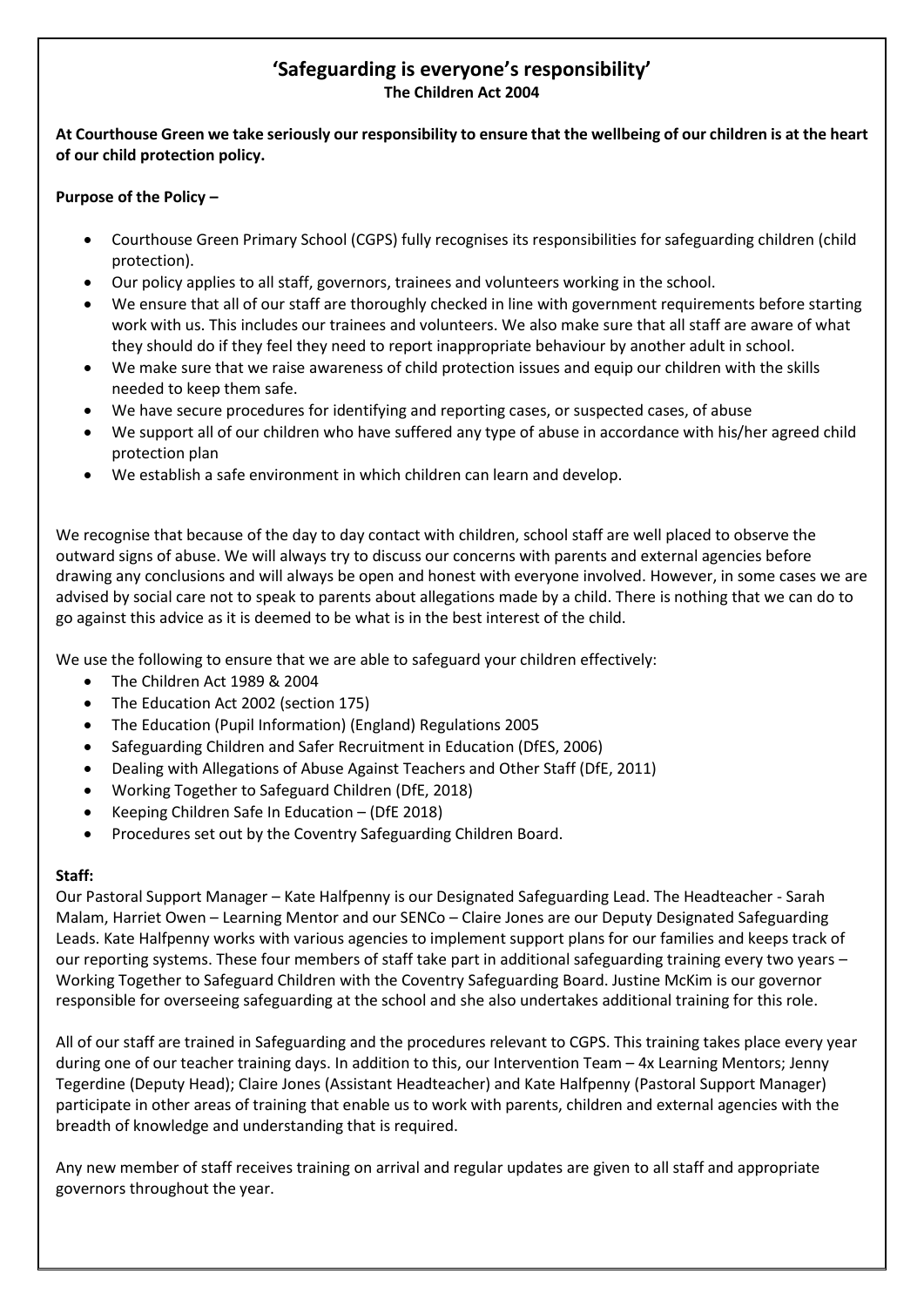All of our staff are aware of their responsibilities for safeguarding and child protection and are alert to the signs of abuse and of their responsibility to report and record any concerns. This means that they must:

- Recognise that a disclosure may come directly from the child, or from a third party, e.g. friend, neighbour, other family member. Alternatively, it may be through the suspicion of staff based on a variety of symptoms and knowledge of possible indicators of abuse
- Take seriously any disclosures made to them and provide reassurance to the discloser through their responses and behaviour.

If any member of staff has a concern about a particular child in their care, they **must** report their concerns to, and seek advice from the Designated Senior Person, or in their absence, the Deputy Designated Senior Person.

Similarly, once we have established all the details of a disclosure made by a child, parent or other adult, we have a duty of care to report this information to relevant agencies. This usually means making a referral to social care but alternatively could mean that we contact police, health agencies or Family Hubs on the advice of social care.

We never promise confidentiality to a child or any other person making a disclosure to us. We always explain that we will have to let someone else know what we have been told so that we can be sure that the child is safe.

In certain circumstances there may be a need to contact other agencies without first notifying parents and carers. This decision will be made in partnership between school and Social Care Services. This is a legal obligation and not a personal decision and we always act on the advice given by social care. We will, where the disclosure does not present as an immediate risk to the child, try our very best to speak with parents first before making enquiries with external agencies.

#### **Support within school:**

We recognise that some issues that come up at home can be very difficult for children and parents to deal with. We have an open door policy for our parents to discuss any problems or difficulties they might be experiencing. Some issues, if left unspoken about or not dealt with may well lead to greater problems for your child and so we would always prefer to work with families before things get to the point of contacting social care whenever possible. Having said this, it is important to remember; any intervention by social care is usually only when necessary and is a support to get things back on track for your family.

We have well trained staff in school who can offer support for any of the following issues – Domestic Violence; homelessness; debt; parenting skills; family structure breakdown; bereavement; substance misuse; mental health difficulties; housing issues; financial difficulty and benefit applications among others. We also support our children regularly with social skills work; referral to counselling; low self-esteem; anger management; family therapy; wishes and feelings work; emotional literacy and friendship groups. We often do this work with children regardless of whether we suspect or know of any child protection issues.

We also carry out work with children in all years on E-Safety. We draw attention to the dangers of using the internet inappropriately and talking to strangers over the internet. We also offer support to deal with cyber bullying. All of our staff take e-safety very seriously. We will never publish photographs of children without permission to do so.

#### **How do we offer this support?**

By asking parents to engage in a CAF plan. CAF stands for Common Assessment Framework and is a set of questions designed to help us get a full family history from you. After gathering your answers, we then work with you to make a plan of actions to help make improvements for you and your family. The CAF is a completely voluntary process and nobody can force you to have a CAF. However, engaging in the process is the easiest way to make sure someone else can act as the person to guide you in making positive changes for your family. We would advise parents to come in and talk to any of our Inclusion Team if this is something that could help you.

On occasion, you may come to us with a variety of issues and in this case it may be more helpful if the Family Hub Team are the people to support you through the CAF process. This team offer more intensive support for when school staff are not able to move things along quickly enough for you or when the difficulties you are facing need more expert advice and guidance. Please do not be concerned if someone from the Family Hub Team contacts you, they are also offering support.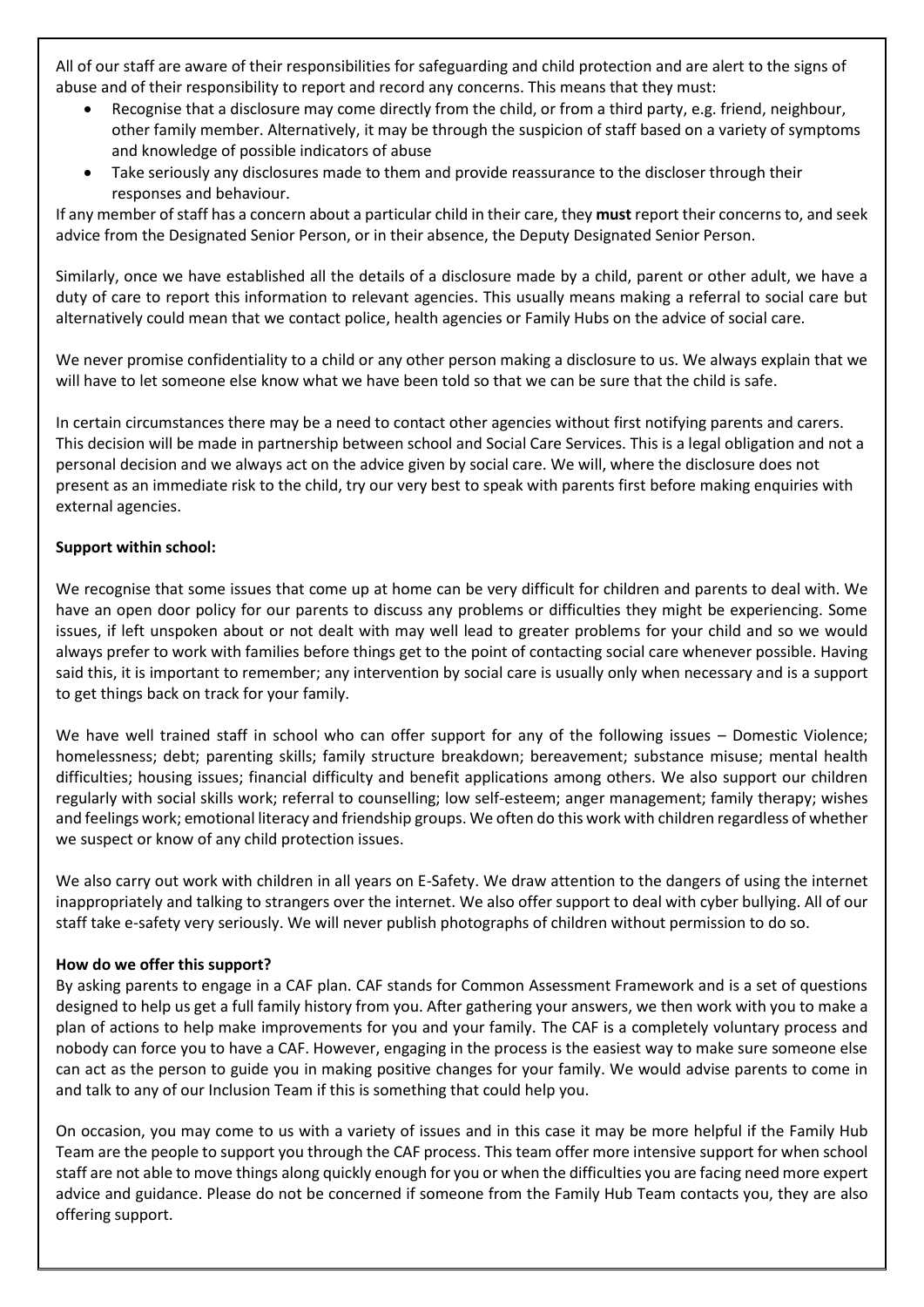## **USEFUL CONTACTS FOR YOU:**

### **Courthouse Green Primary School – 02476 688022**

Intervention Team Jenny Tegerdine Claire Jones Kate Halfpenny Luke Davies Harriet Sutch Tina Cutts Chelsea Wallbank Head Teacher – Sarah Malam Governor (Safeguarding) – Justine McKim

## **Park Edge Hub– 02476 786868**

Roseberry Avenue Coventry CV2 1NE ParkEdgefamilyhub@coventry.gov.uk CGPS Early Help Coordinator – Sarina John

**Multi Agency Safeguarding Hub (Previously Children's Social Care) – 02476 788555** Broadgate House Broadgate Coventry CV1 1NG

**NHS DIRECT – 111** Telephone health advice **Coventry Walk-In Centre – 0300 2000 60 Valley House – 024 7626 6280** Navigation Centre, 55-57 Bell Green Rd, Coventry CV6 7GQ

**Recovery Partnership (Drug and Alcohol Advice) - 024 7663 0135**

**Police – 999 Non emergency – 101 NSPCC (for concerned adults):** 0808 800 5000

**NSPCC FGM Helpline:** 0800 028 3550

**University Hospital Coventry:** 024 7696 4000

**Child Exploitation and Online Protection:** <https://www.ceop.police.uk/safety-centre/>